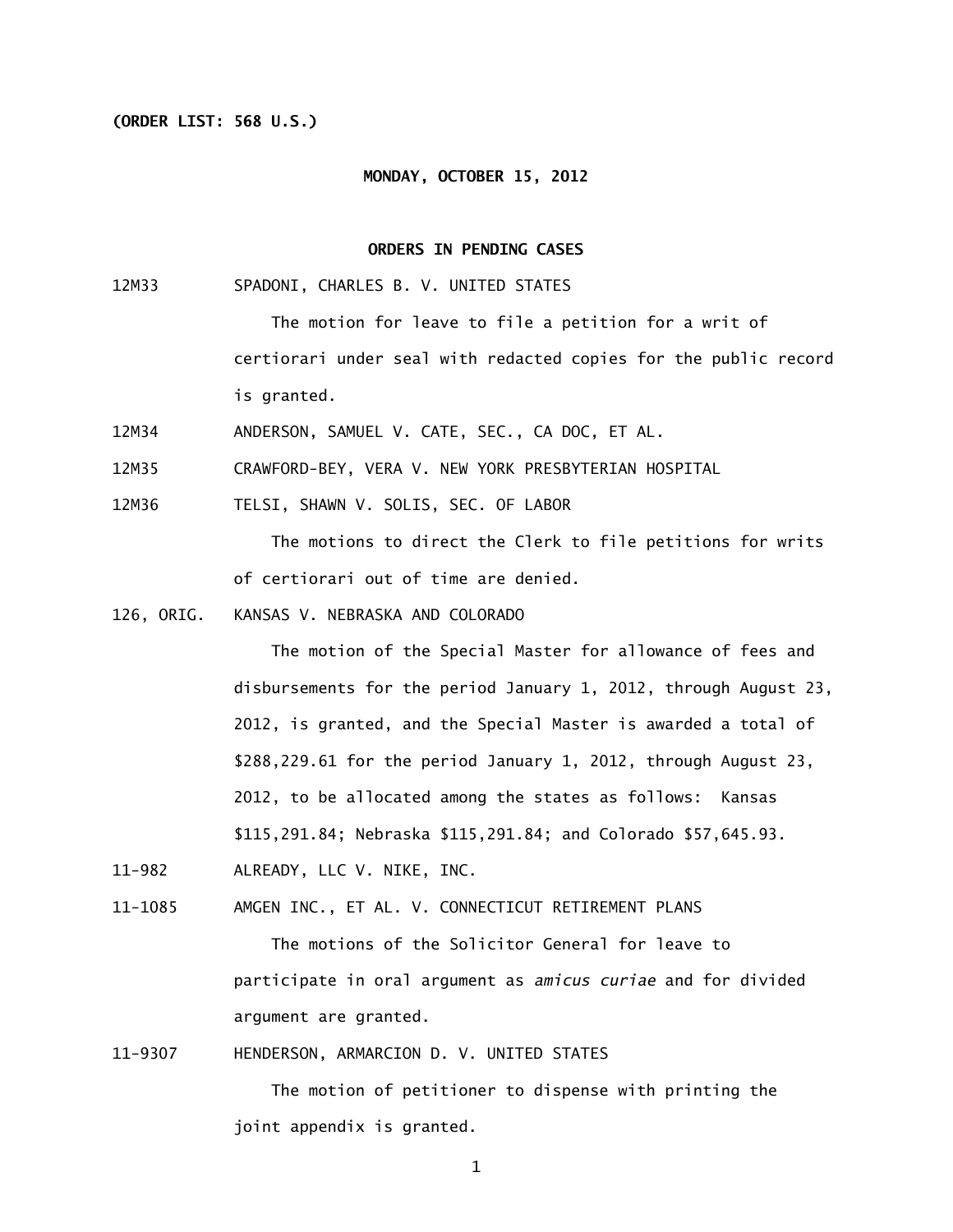- 12-5739 MIZUKAMI, GLENN K. V. EDWARDS, DONNA C., ET AL.
- 12-5798 HARDINE, PAMELA D. V. OFFICE & PROFESSIONAL EMPLOYEES

12-5872 FRANKLIN, NATHANIEL K. V. MSPB

12-5962 WHITE, THOMAS W. V. NAPOLITANO, SEC. OF HOMELAND

12-6082 K. F. V. UTAH

 The motions of petitioners for leave to proceed *in forma pauperis* are denied. Petitioners are allowed until November 5, 2012, within which to pay the docketing fees required by Rule 38(a) and to submit petitions in compliance with Rule 33.1 of the Rules of this Court.

# **CERTIORARI GRANTED**

12-71 ARIZONA, ET AL. V. INTER TRIBAL COUNCIL, ET AL.

 The motion of Mountain States Legal Foundation for leave to file a brief as *amicus curiae* is granted. The petition for a writ of certiorari is granted.

### **CERTIORARI DENIED**

- 11-1454 HOLISTIC CANDLERS ASSOC., ET AL. V. FDA, ET AL.
- 11-1522 WILLIAMS, DWANDELL V. UNITED STATES
- 11-1531 GRAY, STEPHEN, ET AL. V. CITIGROUP INC., ET AL.
- 11-1546 McHUGH, PATRICK V. MAYOR AND CITY COUNCIL, ET AL.
- 11-1550 GEARREN, PATRICK L., ET AL. V. McGRAW-HILL COMPANIES, ET AL.
- 11-10692 LAWN, CHARLES V. TUCKER, SEC., FL DOC, ET AL.
- 11-10893 DROEGEMEIER, DAVID W. V. ARIZONA
- 11-11071 ARIAS, MIGUEL A. V. TBC CORP.
- 12-56 E. T., ET AL. V. CANTIL-SAKAUYE, TANI, ET AL.
- 12-188 LEWIS, PAUL V. AUTO CLUB FAMILY INS.
- 12-193 PARKER, THEODORE G. V. MITCHELL, RICHARD M.
- 12-198 PHILLIPS, GERALD V. LEE, SUPT., GREEN HAVEN
- 12-199 ROBERTS, JOSEPH C. V. COLE, RODNEY G., ET AL.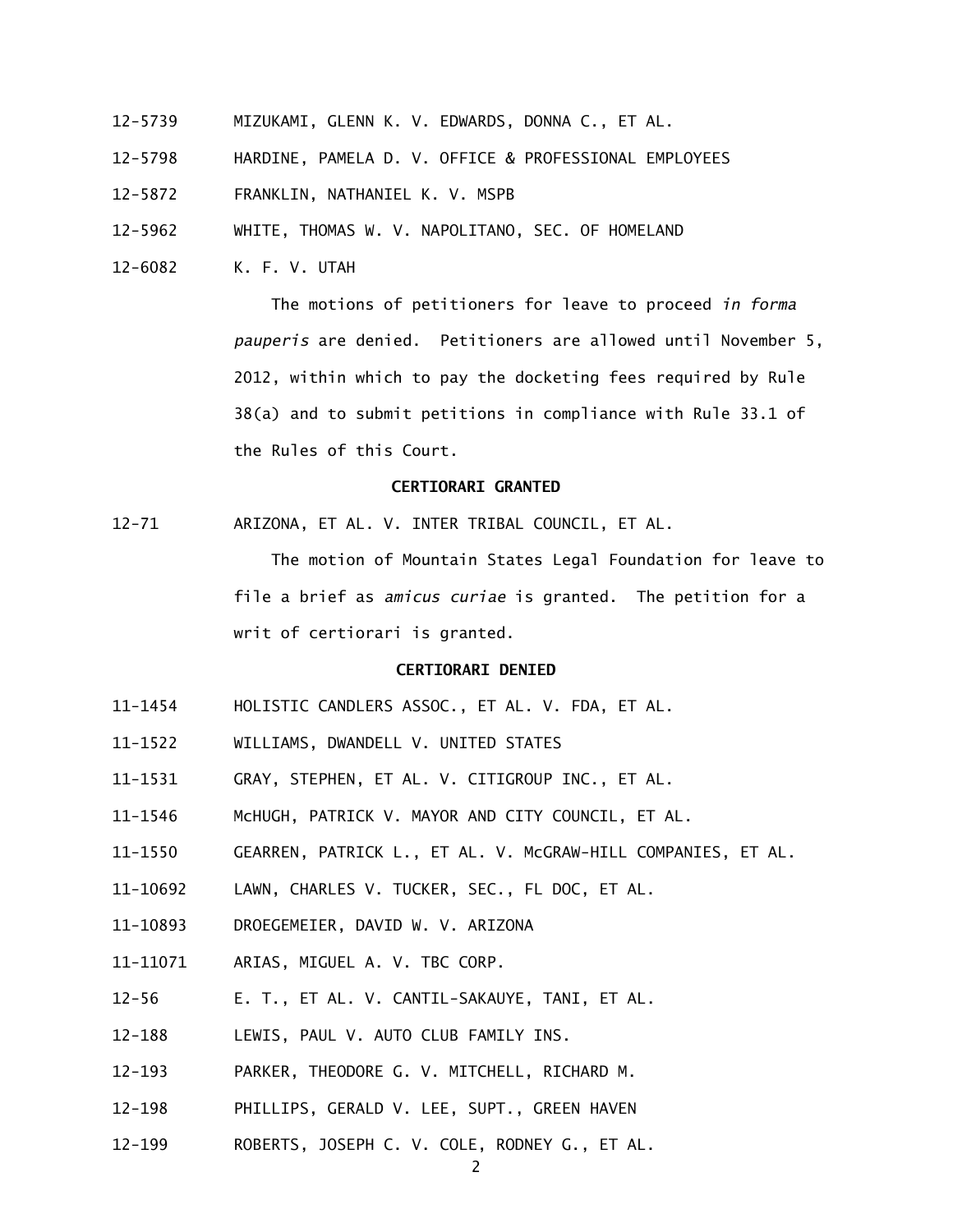- 12-203 COLUMBUS EXPLORATION, ET AL. V. WILLIAMSON, MICHAEL, ET AL.
- 12-213 CLAIR, CHARLES L. V. MAYNARD, SEC., MD DOC, ET AL.
- 12-220 BHAT, ASHA S. V. ACCENTURE LLP
- 12-226 KIDWELL, KENNETH V. EISENHAUER, JOSEPH S., ET AL.
- 12-228 ADLABS FILMS USA, INC. V. NEWBURGH/SIX MILE LTD.
- 12-241 R.I., INC., ET AL. V. McCARTHY, MICHAEL, ET AL.
- 12-242 PHILIPS, GEORGE V. BROWN, SUPT., EASTERN NY
- 12-263 ONYEWUCHI, MORRIS V. GONZALEZ, EMILIO T.
- 12-273 HERNANDEZ, JACOB T. V. CALIFORNIA
- 12-5155 SWAIN, MARIO V. THALER, DIR., TX DOC
- 12-5265 SANCHEZ, VICTOR V. V. UNITED STATES
- 12-5269 SANCHEZ, MIGUEL A. V. UNITED STATES
- 12-5318 GHANE, HESSAM V. UNITED STATES
- 12-5724 BREWER, BRIAN G. V. HEDGPETH, WARDEN
- 12-5728 ACEVEDO, ERIC R. V. TEXAS
- 12-5730 MUHAMMAD, MARC A. V. CAPPELLINI, VINCENT, ET AL.
- 12-5731 NEVILLE, RICHARD V. TAYLOR, GLADYSE C., ET AL.
- 12-5733 KING, MICHAEL L. V. FLORIDA
- 12-5734 LEE, JAMES E. V. MS STATE OIL & GAS BOARD
- 12-5741 TORRES, RAMIRO G. V. RYAN, DIR., AZ DOC, ET AL.
- 12-5754 ANZALONE, SCOTT C. V. HUBBARD, WARDEN, ET AL.
- 12-5760 LIBERT, DOUGLAS V. PARKERSBURG CITY POLICE, ET AL.
- 12-5772 ROBERTSON, CURTIS V. SIMPSON, WARDEN
- 12-5773 SOTO-ECHEVARRIA, JUAN R. V. WENEROWICZ, SUPT., GRATERFORD
- 12-5774 RAMSEY, CHRISTOPHER V. McCALL, WARDEN
- 12-5775 AMR, SALAME M. V. CROWLEY, SCOTT, ET AL.
- 12-5776 BRAVO, SAMUEL R. V. CALIFORNIA
- 12-5782 MARTIN, ELBERT T. V. RAMBERG, DONALD A.
- 12-5783 LOMAX, ARTHUR J. V. DAVIS, WARDEN, ET AL.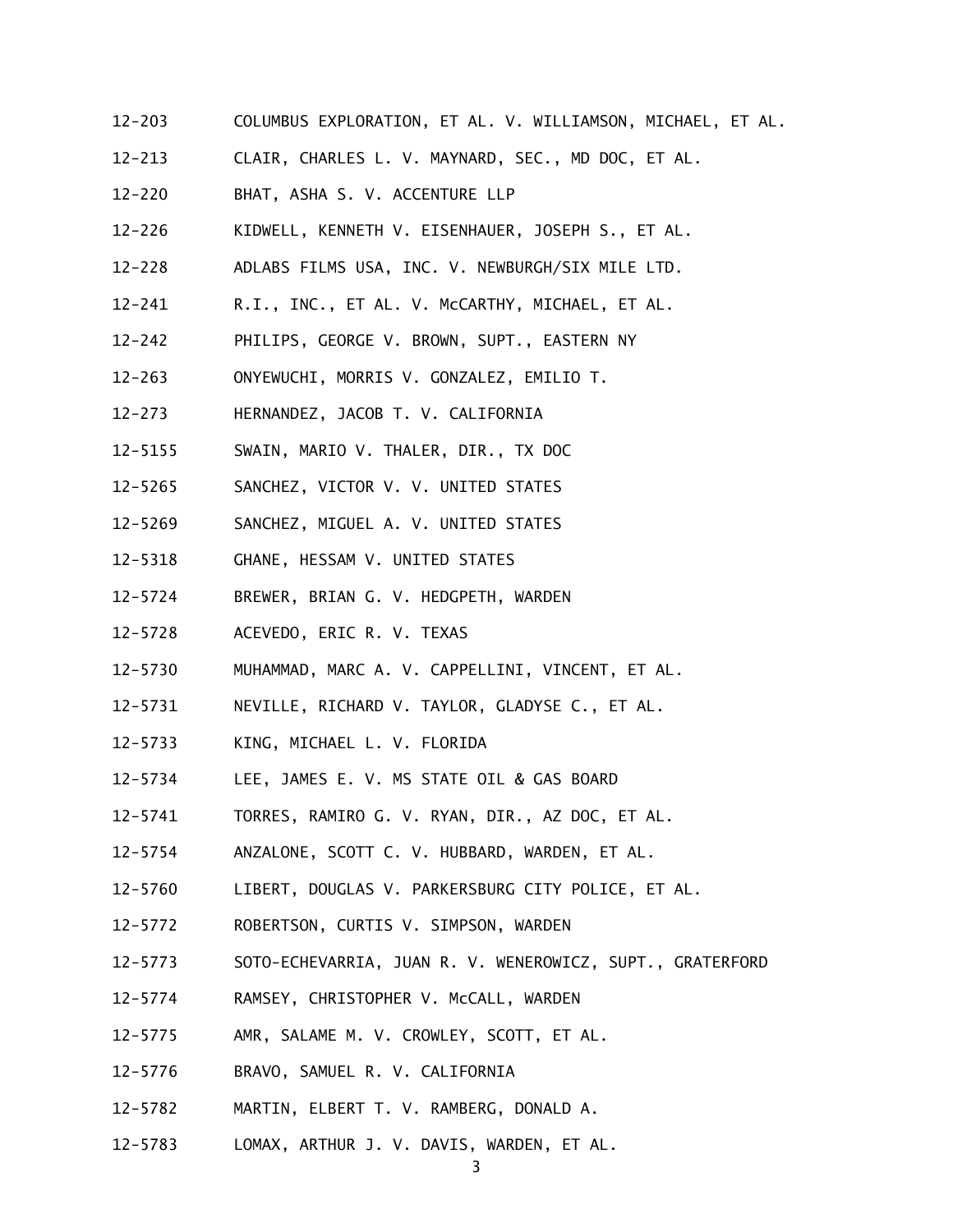- 12-5784 VONDAL, LaVERNE J. V. FRINK, WARDEN, ET AL.
- 12-5785 MOORE, JAMES V. MICHIGAN
- 12-5786 ORDONEZ, JAVIER V. GONZALEZ, WARDEN
- 12-5789 ROCHIN, ADRIAN V. CALIFORNIA
- 12-5797 BARRETT, JACOB H. V. KITZHABER, GOV. OF OR, ET AL.
- 12-5799 GAGNE, LEWIS R. V. BOOKER, WARDEN
- 12-5802 ROSE, STEVEN W. V. CALIFORNIA, ET AL.
- 12-5804 RESTIVO, TYRONE V. ILLINOIS
- 12-5806 McGEE, VINCENT W. V. RUDEK, WARDEN
- 12-5807 CHERER, PARIS V. FRAZIER, DEPUTY CHIEF, ET AL.
- 12-5809 KENDRICK, KARIN M. V. CAVANAUGH, COLLEEN A., ET AL.
- 12-5811 ZAJRAEL, WARITH T. V. HARMON, WARDEN, ET AL.
- 12-5814 WRIGHT, ERIC D. V. PENNSYLVANIA
- 12-5822 KRAMER, TIMOTHY D. V. WYOMING
- 12-5823 KARTIGANER, ADAM V. HENDERSON, LEAH R.
- 12-5826 JOHNSON, JAMES M. V. LEA, WARDEN
- 12-5828 JOHNSON, LYDIA V. CALIFORNIA
- 12-5829 SHALLOWHORN, ALFRED E. V. STRIBLING, WARDEN
- 12-5833 CREAMER, MARJORIE A. V. SMITH CTY. SHERIFF'S DEPT.
- 12-5852 LEO, ALEX H. V. GARMIN INTERNATIONAL, INC.
- 12-5857 STEPHENS, JASON D. V. TUCKER, SEC., FL DOC, ET AL.
- 12-5874 GARCIA, DAVID V. NEW YORK
- 12-5887 MOSLEY, JAMES W. V. MISSISSIPPI
- 12-5891 BARRAGAN, GUADALUPE V. CALIFORNIA
- 12-5913 WILLIAMS, JEFFREY A. V. BELTRAN, R., ET AL.
- 12-5919 SARTAIN, DANNY V. MONTANA
- 12-5932 BROWN, ROBERT A. V. WASHINGTON
- 12-5935 SCOTT, GARY S. V. PADULA, WARDEN
- 12-5951 MAREZ, QUINN A. V. CALIFORNIA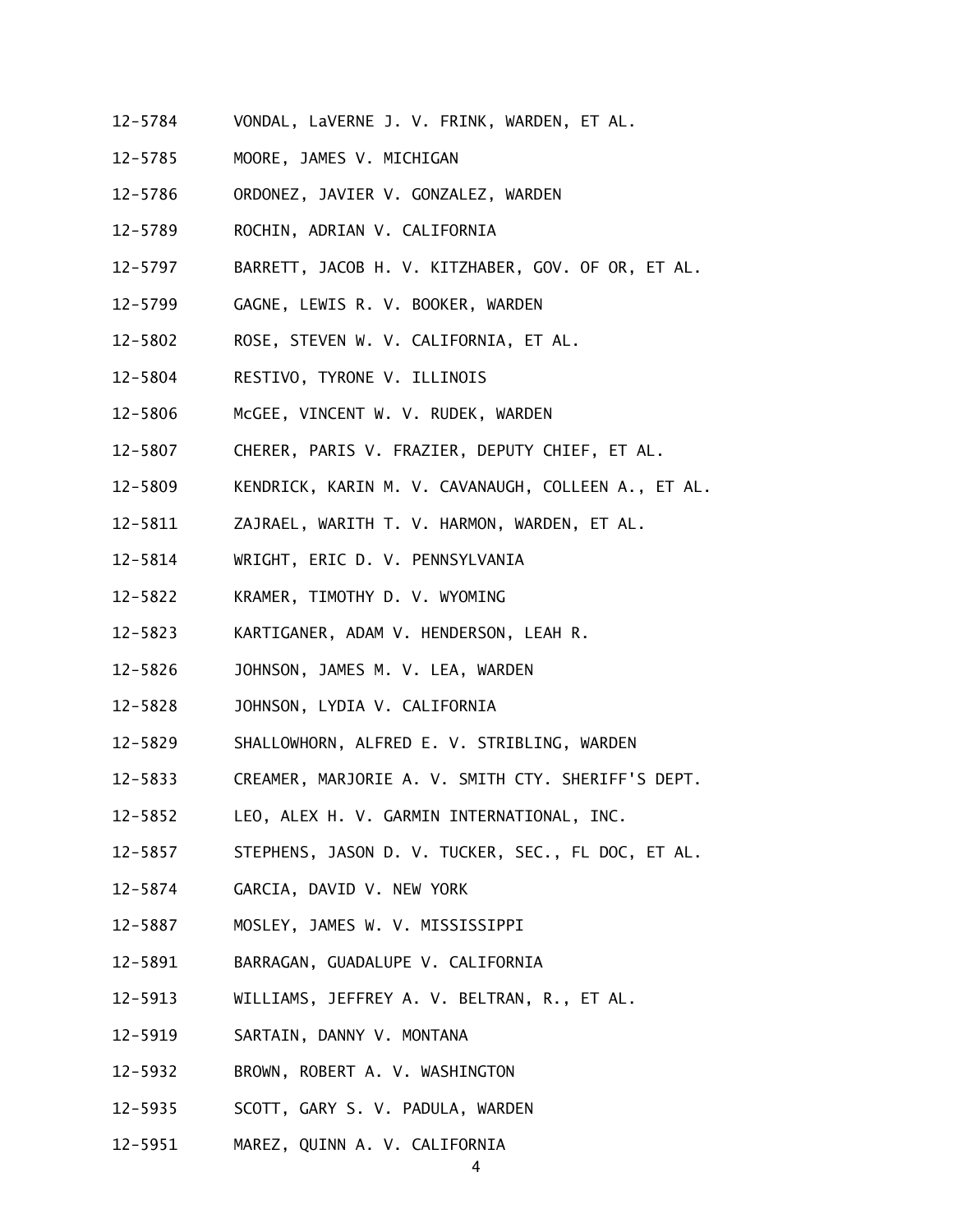- 12-5956 CONTRERAS, HERIBERTO V. CALIFORNIA
- 12-5957 ESTEEN, CLARENCE J. V. CALIFORNIA
- 12-5965 DEAN, NICHOLAS E. V. URIBE, WARDEN
- 12-5984 LISLE, KEVIN J. V. NEVADA
- 12-5997 KLINCAR, DEREK V. ILLINOIS
- 12-6035 RENDELMAN, SCOTT L. V. NEUMANN, MILTON, ET AL.
- 12-6042 CIACCI, MICHAEL K. V. HAWAII
- 12-6055 WILLIAMS, BRIAN V. LEWIS, ACTING WARDEN
- 12-6065 BREWER, RICHARD A. V. RUNNELS, WARDEN, ET AL.
- 12-6080 GARCIA-NAVARRO, JORGE V. UNITED STATES
- 12-6134 CONWAY, WILLIE V. OHIO
- 12-6148 IRENE, HERMAN V. MASSACHUSETTS
- 12-6155 WIGGINS, TAURUS V. UNITED STATES
- 12-6182 BRAKEMAN, EVERETT V. WANDS, WARDEN
- 12-6186 DIAZ-GALIANA, CIPRIANO V. UNITED STATES
- 12-6190 ADGER, SHIRLEY V. UNITED STATES
- 12-6192 ROBINSON, ZHIVAGO A. V. UNITED STATES
- 12-6193 EL SAYED, IMAD M. V. UNITED STATES
- 12-6194 DEBERRY, FREDERICK D. V. UNITED STATES
- 12-6195 SUMPTER, VINCENT V. UNITED STATES
- 12-6202 SOLER-NORONA, CARLOS V. UNITED STATES
- 12-6207 CONZE, JOSEPH J. V. UNITED STATES
- 12-6210 BURGESS, ALBERT C. V. UNITED STATES
- 12-6213 BARRAGAN, JAIME V. UNITED STATES
- 12-6217 GRANT, JOSEPH U. V. UNITED STATES
- 12-6218 HINTON, TYRONE E. V. UNITED STATES
- 12-6220 HERRERA-CASTILLO, FILEMON V. UNITED STATES
- 12-6225 TRAMMELL, DAVID C. V. THALER, DIR., TX DCJ
- 12-6228 MARTINEZ, JOSEPHINE V. UNITED STATES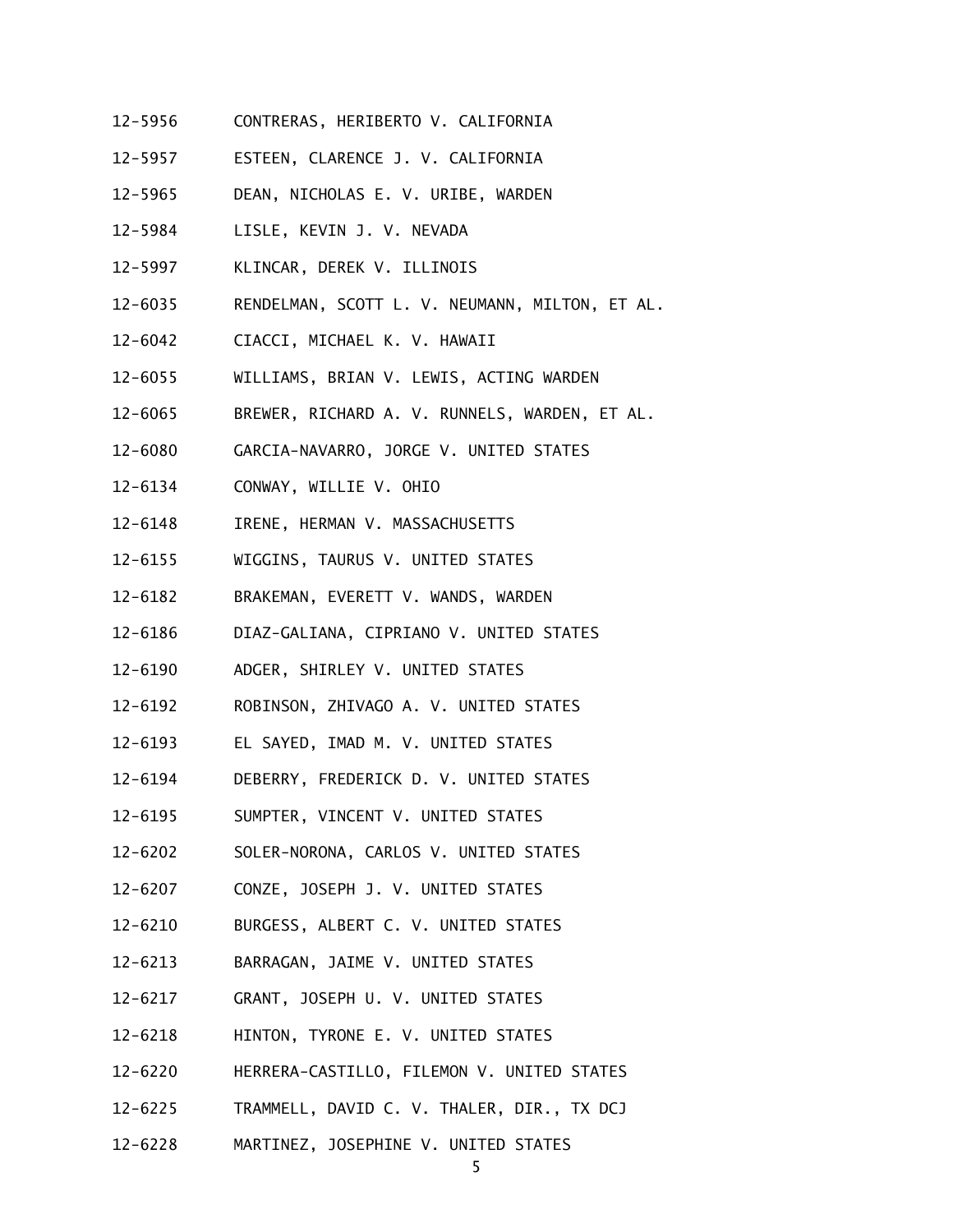- 12-6229 BROSNAN, JOHN V. UNITED STATES
- 12-6231 PARKER, DEMOND O. V. UNITED STATES
- 12-6232 McINTYRE, CHARLES E. V. UNITED STATES
- 12-6237 COCHRAN, RODERICK L. V. UNITED STATES
- 12-6245 CHAPMAN, JERMAINE V. UNITED STATES
- 12-6255 MEEKS, DOUGLAS M. V. UNITED STATES
- 12-6258 VILLASENOR, JOSE A. V. UNITED STATES
- 12-6266 KLUGE, MICHAEL J. V. UNITED STATES
- 12-6268 PITA-MOTA, JOSE L. V. UNITED STATES
- 12-6271 DAVIS, ROBERT A. V. UNITED STATES
- 12-6276 FONTENOT, JODY D. V. UNITED STATES
- 12-6277 GUTIERREZ-DIAZ, RAFAEL V. UNITED STATES
- 12-6281 LUCAS, WELLENGTON R. V. UNITED STATES
- 12-6287 WILBOURN, JAMES M. V. UNITED STATES
- 12-6295 MATEO-DE LOS SANTOS, OVISPO V. UNITED STATES

The petitions for writs of certiorari are denied.

11-10848 IORIO, JOSEPH V. UNITED STATES

 The motion of petitioner for reconsideration of order denying leave to proceed *in forma pauperis* is granted. The order entered October 1, 2012, is vacated. The petition for a writ of certiorari is denied.

12-342 ALLERGAN, INC., ET AL. V. WATSON LABS, INC., ET AL.

 The petition for a writ of certiorari is denied. Justice Alito took no part in the consideration or decision of this petition.

12-5771 SMITH, ROBERT P. V. GOMEZ, JAMES

 The motion of petitioner for leave to proceed *in forma pauperis* is denied, and the petition for a writ of certiorari is dismissed. See Rule 39.8. As the petitioner has repeatedly

6